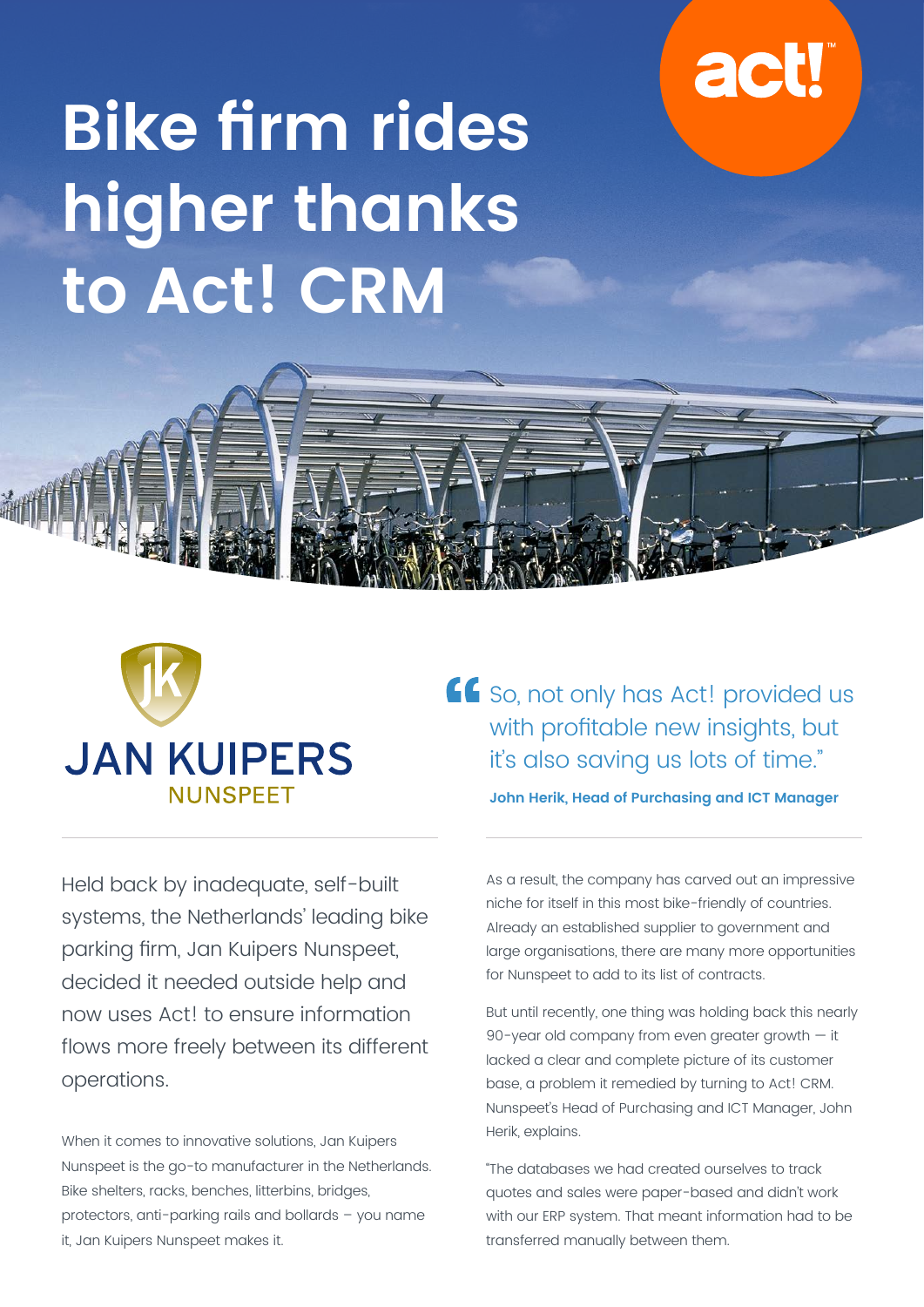So, even though sales order processing, production and invoicing were all running smoothly enough, we didn't have any visibility or knowledge about what was happening before an order was taken."

Nunspeet could see that they needed an effective CRM to create a pipeline that worked across all their systems John and his team considered various software options, like Microsoft Dynamics and Sugar CRM, before selecting Act! CRM.

"A decisive factor in choosing Act! CRM was the freedom it gave us," says John. "With Act! we could set up fields ourselves and create reports. It was also intuitive and user friendly, and the initial investment was very cost effective. Together, all these things convinced us that Act! was the best solution."

地址

#### **One co-ordinated system**

"There was an immediate improvement the moment we implemented Act! CRM," says John.

"Suddenly, leads were being consistently contacted, offers were being properly co-ordinated, and we were able to calculate the chances of winning new business." They were also able to start connecting different parts of the business.

"Now if bookkeeping is having difficulties with a customer over a payment, they can just tell the sales team not to pursue any new business with them. We couldn't do that before."

They are also using Power BI, a Microsoft plug-in for Act!, to help them better identify and assess the opportunities with the greatest degree of success. With all the extra understanding that Act! has given them, Nunspeet is much better equipped to deliver targeted mailings and marketing campaigns to its most receptive audience.

**CC** There was an immediate improvement the moment we implemented Act! CRM"

**John Herik, Head of Purchasing and ICT Manager**